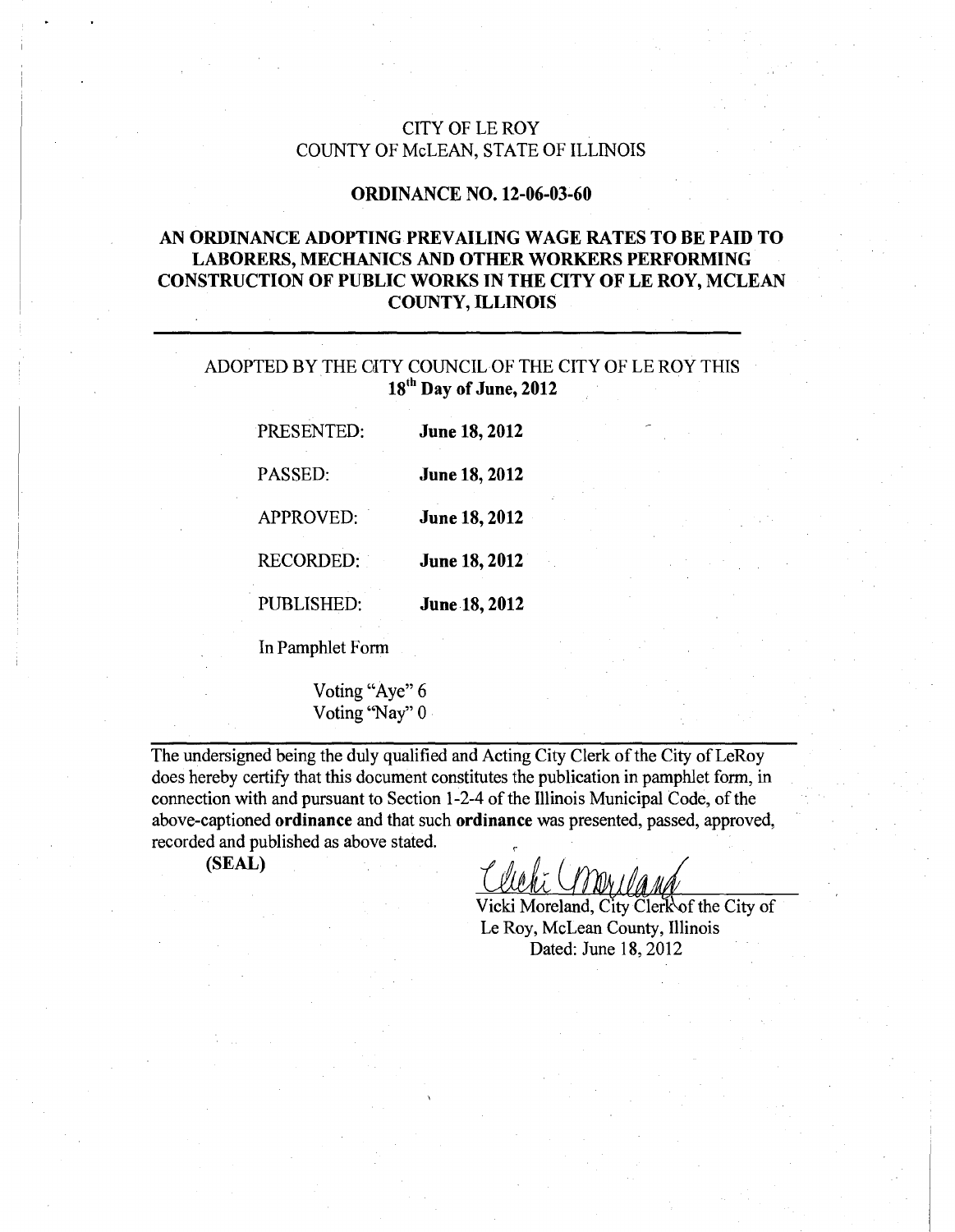# ORDINANCE NO. 12-06-03-60

## AN ORDINANCE ADOPTING PREVAILING WAGE RATES TO BE PAID TO LABORERS, MECHANICS AND OTHER WORKERS PERFORMING CONSTRUCTION OF PUBLIC WORKS IN THE CITY OF LEROY, MCLEAN COUNTY, ILLINOIS

WHEREAS, the State of Illinois has enacted the Prevailing Wage Act, approved June 26, 1941, as amended, being 820 ILCS 130/0.01 through 130/12 (the "Act"); and

WHEREAS, the Act requires that during the month of June of each calendar year the Board of Trustees of the City of LeRoy (the "City") investigate and ascertain the prevailing rate of wages, as defined in said Act, in the "locality" of the City for laborers, mechanics and other workers performing construction of public works for the City.

NOW, THEREFORE, BE IT ORDAINED BY THE MAYOR AND BOARD OF TRUSTEES OF THE CITY OF LEROY, MCLEAN COUNTY, ILLINOIS, as follows:

Section 1: To the extent and as required by the Act, the general prevailing rate of wages in this locality for laborers, mechanics and other workers engaged in the construction of public works coming under the jurisdiction of the City is hereby ascertained to be the same as the prevailing rate of wages for construction work in McLean County as determined by the Department of Labor of the State of Illinois (the "Department") as of June 1, 2012, a copy of that determination being attached hereto and incorporated herein by reference. As required by said Act, any and all revisions of the prevailing rate of wages by the Department shall supersede the Department's June determination and apply to any and all public works construction undertaken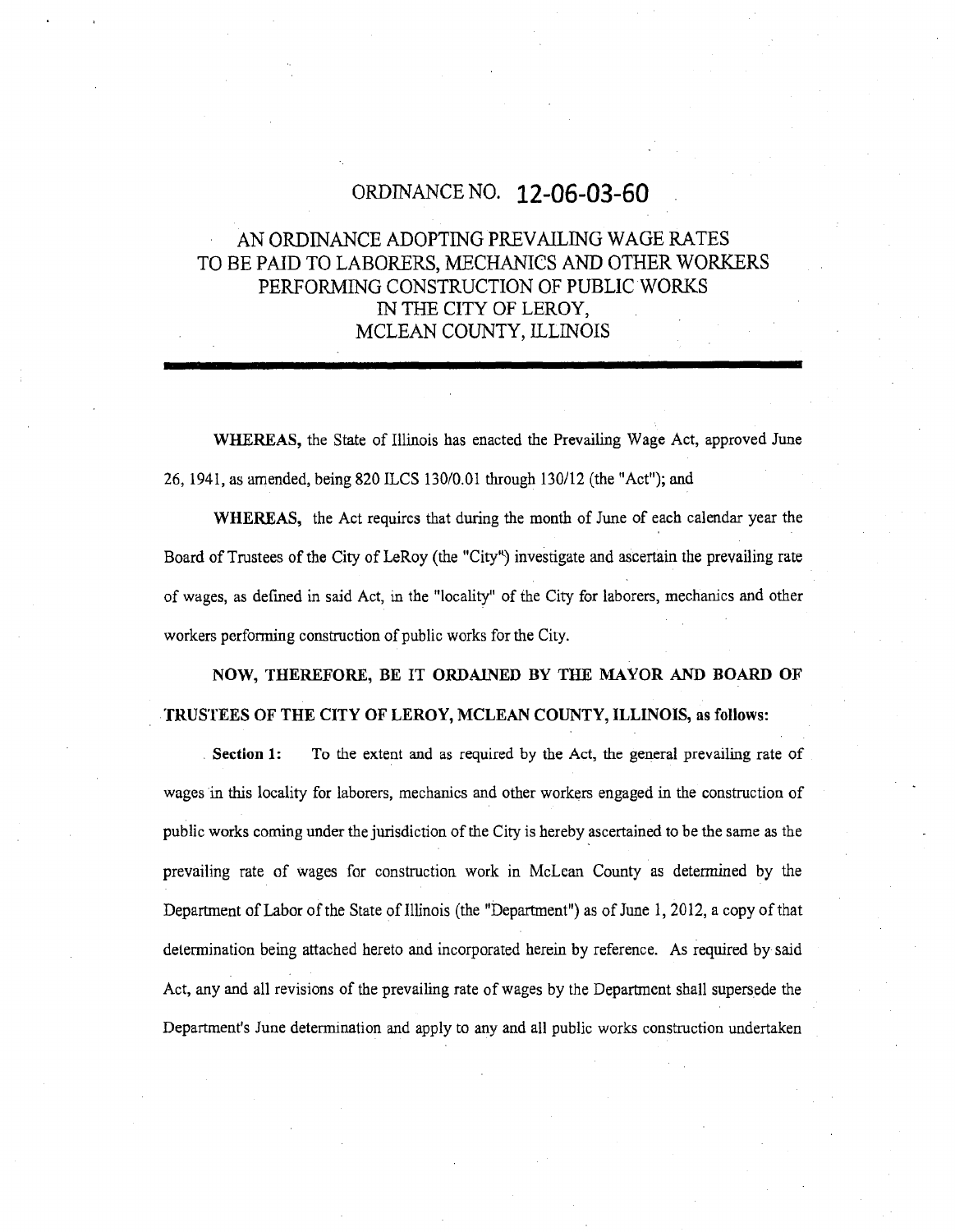by the City. The definition of any terms appearing in this Ordinance which are also used in the Act shall be the same as in the Act.

Section 2: Nothing herein contained is intended to apply nor shall be construed to apply said prevailing rate of wages as herein ascertained to any work or employment performed on behalf of this City except public works construction to the extent required by the Act.

Section 3: If any section, paragraph, clause or provision of this Ordinance shall be held invalid, the invalidity thereof shall not affect any of the other provisions of this Ordinance.

Section 4: All Ordinances in conflict herewith are hereby repealed to the extent of such conflict.

Section 5: The City Clerk shall publicly post or keep available for inspection by any interested parry in the main office of this City this determination of prevailing rate of wages. A copy of this determination or of the current revised determination of prevailing rate of wages then in effect shall be attached to all contract specifications.

Section 6: By July  $15<sup>th</sup>$ , the City Clerk shall file a certified copy of this Ordinance with the Secretary of State of Illinois in Springfield and with the Illinois Department of Labor.

Section 7: Within thirty (30) days after filing a certified copy of this Ordinance with the Secretary of State, the City Clerk shall cause to be published in a newspaper of general circulation within the area a notice that this determination is effective and constitutes the determination of this public body.

Section 8: The City Clerk shall mail a copy of this Ordinance to any employer, and to any association of employers and to any person or association of employees who have filed their names and, addresses, requesting copies of any determination stating the particular rates and the particular class of workers whose wages will be affected by such rates.

2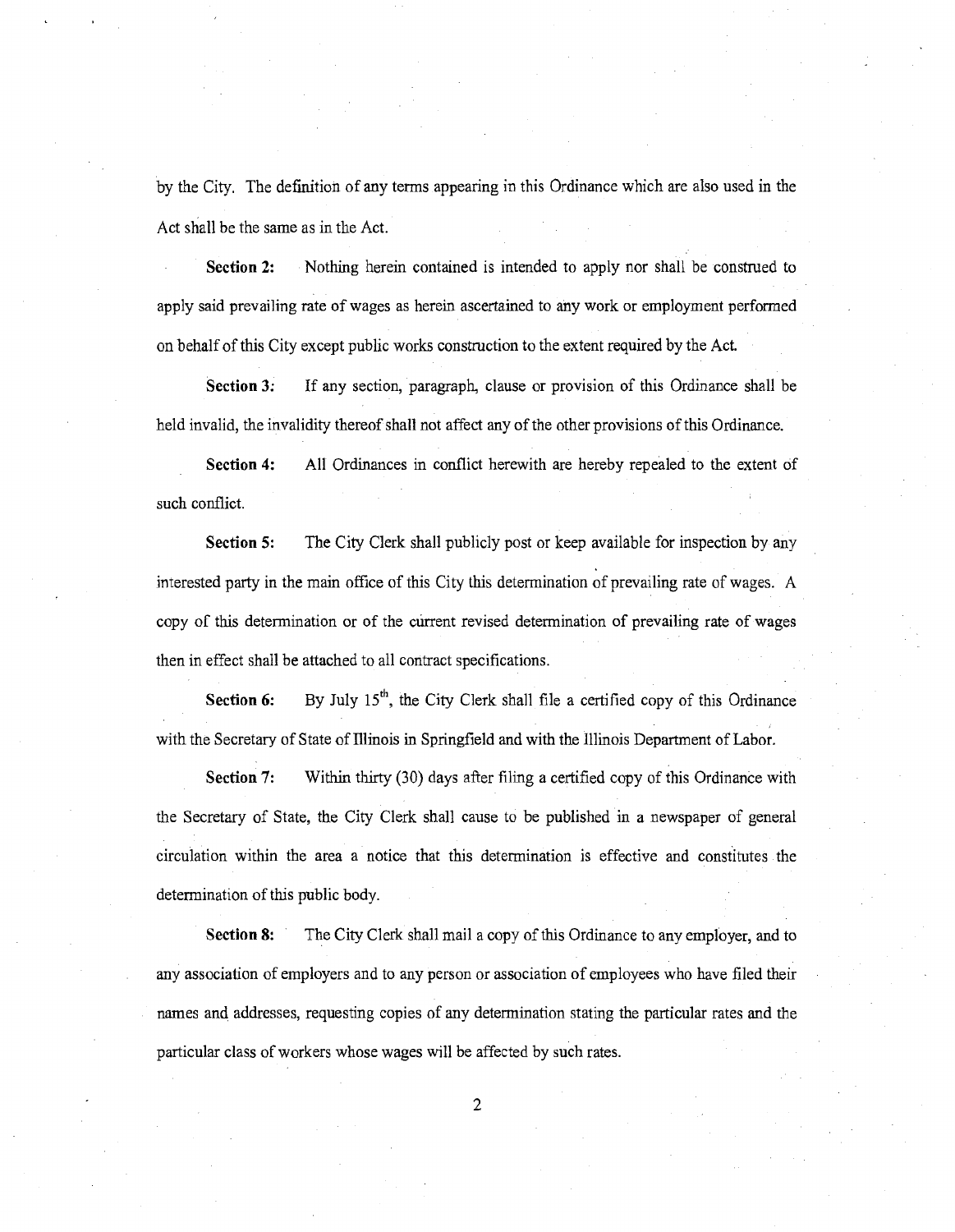Section 9: This Ordinance shall be in full force and effect from and after its passage, approval and publication in pamphlet form as provided by law.

PASSED this day of  $\frac{1}{2}$  day of  $\frac{1}{2}$ , 2012. AYES: NAYS:

ABSENT:

# MAYOR, CITY OF LEROY

ATTEST:

# CITY CLERK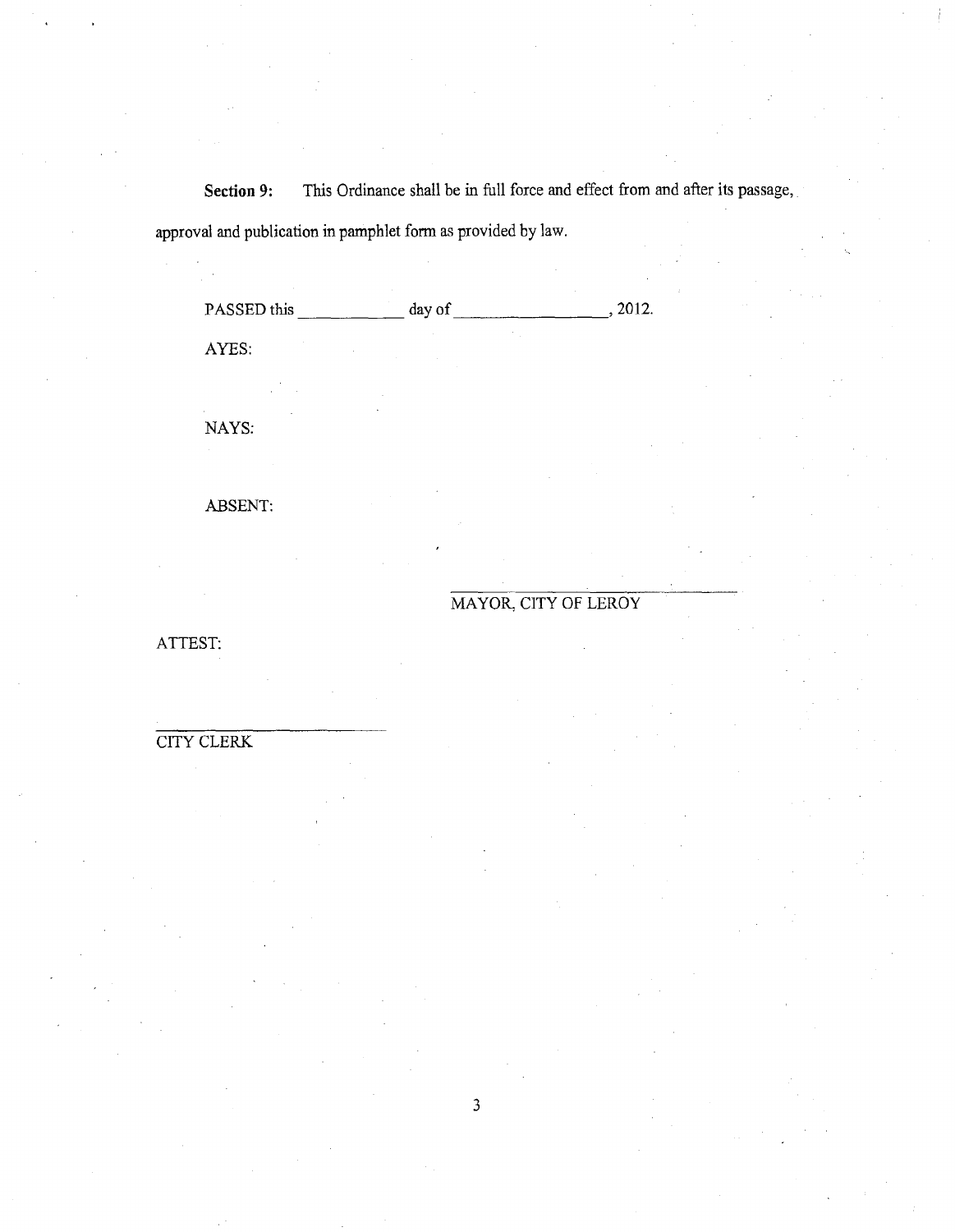# Mclean County Prevailing Wage for June 2012

(See explanation of eniumn headings at bottom of wages)

| Trade Name                                                                                                                             |   |                                 |        | RG TYP C Base FRMAN *M-F>8 OSA OSH H/W Pensn Vac      |  |                                   | Trnq                               |
|----------------------------------------------------------------------------------------------------------------------------------------|---|---------------------------------|--------|-------------------------------------------------------|--|-----------------------------------|------------------------------------|
| <u>Boopqdaastaabooxaan od dox's doosse Stoice iyyaa yhd pai hoppe annoi 2000 11100</u>                                                 |   |                                 |        |                                                       |  |                                   |                                    |
|                                                                                                                                        |   | <b>BLD</b>                      |        | 28.500 29.500 1.5                                     |  | $1.5$ 2.0 7.500 8.560 0.000 0.800 |                                    |
| ASBESTOS ABT-GEN<br>ASBESTOS ABT-GEN                                                                                                   |   | HWY                             |        | 29.960 30.510 1.5                                     |  | 1.5 2.0 7.500 8.560 0.000 0.800   |                                    |
| ASBESTOS ABT-MEC                                                                                                                       |   | BLD                             | 31.280 | 0.0001.5                                              |  | 1.5 2.0 10.82 10.66 0.000 0.720   |                                    |
| BOILERMAKER                                                                                                                            |   | BLD                             |        | 35.010 38.010 2.0                                     |  | 2.0 2.0 7.070 13.83 0.000 0.300   |                                    |
| BRICK MASON                                                                                                                            |   | <b>BLD</b>                      |        | 29.450 30.950 1.5                                     |  | 1.5 2.0 7.400 10.98 0.000 0.530   |                                    |
| CARPENTER                                                                                                                              |   | <b>BLD</b>                      |        | 30.050 32.300 1.5                                     |  | 1.5 2.0 7.350 11.76 0.000 0.420   |                                    |
| CARPENTER                                                                                                                              |   | HWY                             |        | 31.000 33.250 1.5                                     |  | 1.5 2.0 7.350 12.17 0.000 0.420   |                                    |
| CEMENT MASON                                                                                                                           |   | ALL                             |        | 29.730 30.730 1.5                                     |  | 1.5 2.0 5.750 10.91 0.000 0.500   |                                    |
| CERAMIC TILE FNSHER                                                                                                                    |   | <b>BLD</b><br>$\sim$ $\sigma$ . |        | 29.380 0.000 1.5                                      |  | 1.5 2.0 7.400 8.880 0.000 0.520   |                                    |
| ELECTRIC PWR EOMT OP                                                                                                                   |   | ALL                             |        | 35.440 0.000 1.5                                      |  | 1.5 2.0 5.000 10.98 0.000 0.270   |                                    |
| ELECTRIC PWR GRNDMAN                                                                                                                   |   | ALL                             | 24.320 | 0.0001.5                                              |  | 1.5 2.0 5.000 7.540 0.000 0.180   |                                    |
| ELECTRIC PWR LINEMAN                                                                                                                   |   | ALL                             |        | 39.370 41.910 1.5                                     |  | 1.5 2.0 5.000 12.20 0.000 0.300   |                                    |
| ELECTRIC PWR TRK DRV                                                                                                                   |   | ALL                             | 25.510 | 0.0001.5                                              |  | 1.5 2.0 5.000 7.920 0.000 0.190   |                                    |
| ELECTRICIAN                                                                                                                            |   | <b>BLD</b>                      |        | 34.470 37.920 1.5                                     |  | 1.5 2.0 5.350 8.980 0.000 0.860   |                                    |
| ELECTRONIC SYS TECH                                                                                                                    |   | <b>BLD</b>                      |        | 29.420 31.170 1.5                                     |  | 1.5 2.0 5.350 7.330 0.000 0.400   |                                    |
| ELEVATOR CONSTRUCTOR                                                                                                                   |   | BLD                             |        | 40.250 45.280 2.0                                     |  | 2.0 2.0 11.03 11.96 2.415 0.000   |                                    |
| FENCE ERECTOR                                                                                                                          | Е | ALL                             |        | 30.030 31.780 1.5                                     |  |                                   | 1.5 2.0 8.440 7.850 0.000 0.900    |
| GLAZIER                                                                                                                                |   | <b>BLD</b>                      |        | 30.770 32.770 1.5                                     |  | 1.5 2.0 9.700 7.700 0.000 1.250   |                                    |
| HT/FROST INSULATOR                                                                                                                     |   | <b>BLD</b>                      |        | 41.700 44.200 1.5                                     |  | 1.5 2.0 10.82 11.86 0.000 0.720   |                                    |
| IRON WORKER                                                                                                                            |   | E ALL                           |        | 30.030 31.780 1.5                                     |  | 1.5 2.0 8.440 7.850 0.000 0.900   |                                    |
| IRON WORKER                                                                                                                            | W | <b>BLD</b>                      |        | 30.120 31,870 1.5                                     |  | 1.5 2.0 8.890 11.01 0.000 0.440   |                                    |
| IRON WORKER                                                                                                                            | W | HWY                             |        | 33.070 35.070 1.5                                     |  | 1.5 2.0 8.890 11.01 0.000 0.390   |                                    |
| LABORER                                                                                                                                |   | BLD -                           |        | 27.500 28.500 1.5                                     |  | 1.5 2.0 7.500 8.560 0.000 0.800   |                                    |
| LABORER                                                                                                                                |   | HWY                             |        | 28.960 29.510 1.5                                     |  | 1.5 2.0 7.500 8.560 0.000 0.800   |                                    |
| LABORER, SKILLED                                                                                                                       |   | <b>BLD</b>                      |        | 27.500 28.500 1.5                                     |  | 1.5 2.0 7.500 8.560 0.000 0.800   |                                    |
| LABORER, SKILLED                                                                                                                       |   | HWY                             |        | 28.960 29.510 1.5                                     |  | 1.5 2.0 7.500 8.560 0.000 0.800   |                                    |
| LATHER                                                                                                                                 |   | <b>BLD</b>                      |        | 30.050 32.300 1.5                                     |  | 1.5 2.0 7.350 11.76 0.000 0.420   |                                    |
| MACHINERY MOVER                                                                                                                        |   | W HWY                           |        | 33.070 35.070 1.5                                     |  | 1.5 2.0 8.890 11.01 0.000 0.390   |                                    |
| MACHINIST                                                                                                                              |   | <b>BLD</b>                      |        | 43.160 45.160 1.5                                     |  | 1.5 2.0 7.980 8.950 0.000 0.000   |                                    |
| MARBLE FINISHERS                                                                                                                       |   | BLD                             |        | 29.380 0.000 1.5                                      |  | 1.5 2.0 7.400 8.880 0.000 0.520   |                                    |
| MARBLE MASON                                                                                                                           |   | BLD                             |        | 31.140 32.390 1.5                                     |  | 1.5 2.0 7.400 8.880 0.000 0.520   |                                    |
| MILLWRIGHT                                                                                                                             |   | <b>BLD</b>                      |        | 30,300 32.550 1.5                                     |  | 1.5 2.0 7.350 11.94 0.000 0.420   |                                    |
| $\label{eq:2.1} \mathcal{L}(\mathcal{L}^{\text{max}}_{\text{max}}) = \mathcal{L}(\mathcal{L}^{\text{max}}_{\text{max}})$<br>MILLWRIGHT |   | HWY                             |        | 31.380 33.630 1.5                                     |  | 1.5 2.0 7.350 12.29 0.000 0.420   |                                    |
| OPERATING ENGINEER                                                                                                                     |   |                                 |        | BLD 1 32.290 35.290 1.5                               |  |                                   | $1.5$ 2.0 7.250 11.65 0.000 2.200. |
| OPERATING ENGINEER                                                                                                                     |   |                                 |        | BLD 2 30.140 35.290 1.5                               |  | 1.5 2.0 7.250 11.65 0.000 2.200   |                                    |
| OPERATING ENGINEER                                                                                                                     |   |                                 |        | BLD 3 28.560 35.290 1.5                               |  | 1.5 2.0 7.250 11.65 0.000 2.200   |                                    |
| OPERATING ENGINEER.                                                                                                                    |   |                                 |        | HWY 1 35.000 38.000 1.5                               |  | 1.5 2.0 9.000 12.50 0.000 2.600   |                                    |
| OPERATING ENGINEER                                                                                                                     |   |                                 |        | HWY 2 32.490 38.000 1.5                               |  | 1.5 2.0 9.000 12.50 0.000 2.600   |                                    |
| OPERATING ENGINEER                                                                                                                     |   |                                 |        | HWY 3 28.340 38.000 1.5                               |  | 1.5 2.0 9.000 12.50 0.000 2.600   |                                    |
| PAINTER                                                                                                                                |   | $\mathbf{ALL}$                  |        | 32.200 34.200 1.5                                     |  | 1.5 1.5 8.950 8.200 0.000 1.250   |                                    |
| PAINTER SIGNS                                                                                                                          |   | <b>BLD</b>                      |        | 33.920 38.090 1.5                                     |  | 1.5 1.5 2.600 2.710 0.000 0.000   |                                    |
| PILEDRIVER                                                                                                                             |   |                                 |        | BLD 30.550 32.800 1.5 1.5 2.0 7.350 11.76 0.000 0.420 |  |                                   |                                    |
| PILEDRIVER                                                                                                                             |   | HMY                             |        | 32.000 34.250 1.5                                     |  | 1.5 2.0 7.350 12.17 0.000 0.420   |                                    |
| PIPEFITTER                                                                                                                             |   | BLD                             |        | 39.000 42.120 1.5                                     |  | 1.5 2.0 7.000 9.500 0.000 1.850   |                                    |
| PLASTERER                                                                                                                              |   | <b>BLD</b>                      |        | 28.550 30.550 1.5                                     |  | 1.5 2.0 6.050 13.60 0.000 0.500   |                                    |
| PLUMBER                                                                                                                                |   | <b>BLD</b>                      |        | 39.000 42.120 1.5                                     |  | 1.5 2.0 7.000 9.500 0.000 1.850   |                                    |
| <b>ROOFER</b>                                                                                                                          |   | BLD.                            |        | 27.830 29.220 1.5                                     |  | 1.5 2.0 7.950 7.220 0.000 0.250   |                                    |
| SHEETMETAL WORKER                                                                                                                      |   | BLD                             |        | 31.920 33.520 1.5                                     |  | 1.5 2.0 7.270 13.08 0.000 0.660   |                                    |
| SIGN HANGER                                                                                                                            | W | HWY                             |        | 33.070 35.070 1.5                                     |  | 1.5 2.0 8.890 11.01 0.000 0.390   |                                    |
| SPRINKLER FITTER                                                                                                                       |   | <b>BLD</b>                      |        | 36.140 38.890 1.5                                     |  | 1.5 2.0 8.100 8.200 0.000 0.350   |                                    |
| STEEL ERECTOR                                                                                                                          | W | HWY                             |        | 33.070 35.070 1.5                                     |  | 1.5 2.0 8.890 11.01 0.000 0.390   |                                    |
| TERRAZZO FINISHER                                                                                                                      |   | <b>BLD</b>                      |        | 29.380 0.000 1.5                                      |  | 1.5 2.0 7.400 8.880 0.000 0.520   |                                    |
| TERRAZZO MASON                                                                                                                         |   | BLD                             |        | 31.140 32.390 1.5                                     |  | 1.5 2.0 7.400 8.880 0.000 0.520   |                                    |
| TILE MASON                                                                                                                             |   | BLD                             |        | 31.140 32.390 1.5                                     |  | 1.5 2.0 7.400 8.880 0.000 0.520   |                                    |
| TRUCK DRIVER                                                                                                                           |   |                                 |        | O&C 1 24.280 0.000 1.5                                |  | 1.5 2.0 10.05 4.610 0.000 0.250   |                                    |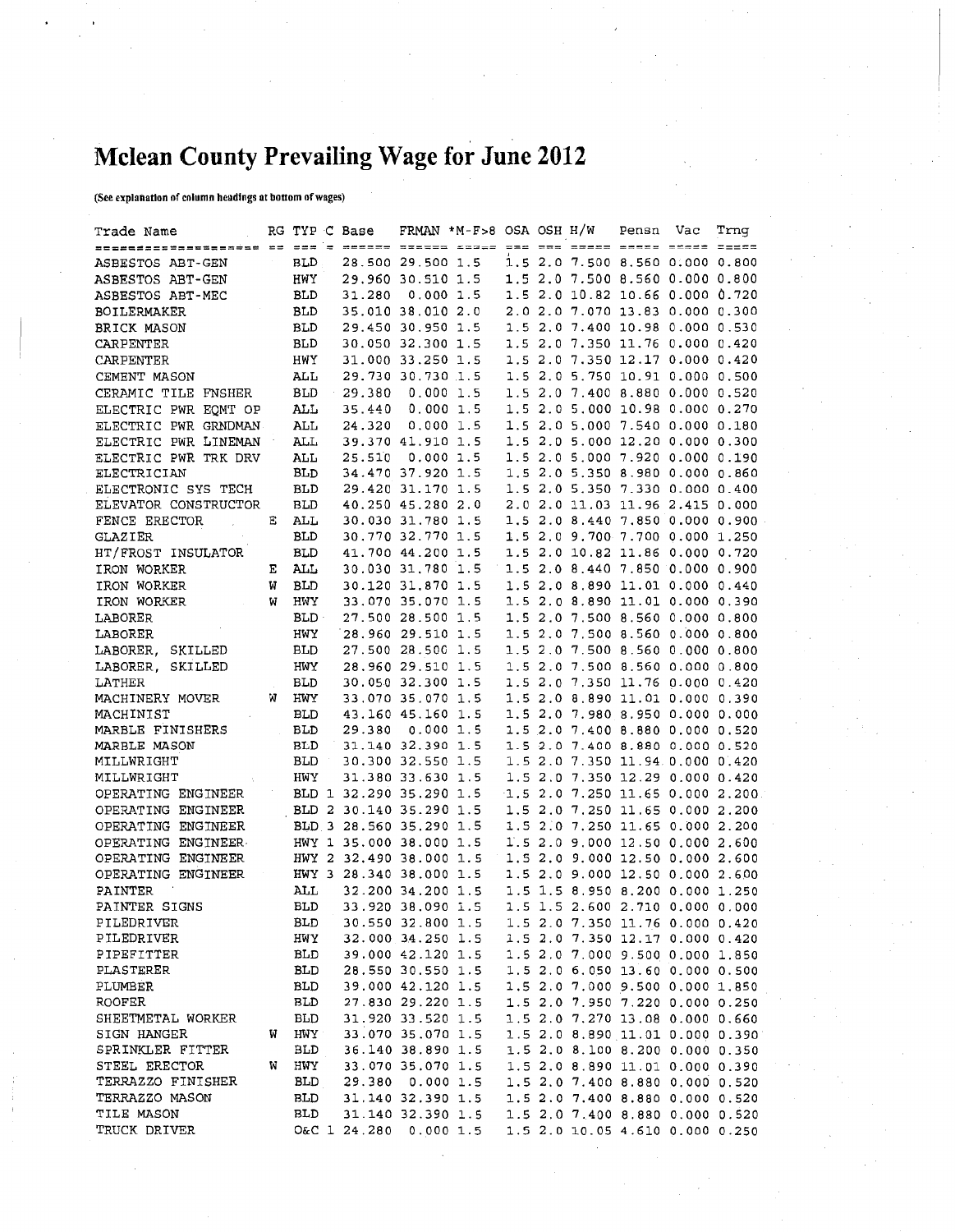| TRUCK DRIVER |    | O&C 2 24.630            | 0.0001.5    |  |  | 1.5 2.0 10.05 4.610 0.000 0.250   |  |
|--------------|----|-------------------------|-------------|--|--|-----------------------------------|--|
| TRUCK DRIVER |    | O&C 3 24.790            | $0.000$ 1.5 |  |  | 1.5 2.0 10.05 4.610 0.000 0.250   |  |
| TRUCK DRIVER |    | O&C 4 25.020            | $0.000$ 1.5 |  |  | 1.5 2.0 10.05 4.610 0.000 0.250   |  |
| TRUCK DRIVER |    | O&C 5 25.670            | $0.000$ 1.5 |  |  | 1.5 2.0 10.05 4.610 0.000 0.250   |  |
| TRUCK DRIVER | N  | ALL 1 35.650 36.200 1.5 |             |  |  | 1.5 2.0 6.670 4.725 0.000 0.250   |  |
| TRUCK DRIVER | N  | ALL 2 35.800 36.200 1.5 |             |  |  | 1.5 2.0 6.670 4.725 0.000 0.250   |  |
| TRUCK DRIVER | N  | ALL 3 36.000 36.200 1.5 |             |  |  | 1.5 2.0 6.670 4.725 0.000 0.250   |  |
| TRUCK DRIVER | N  | ALL 4 36.200 36.200 1.5 |             |  |  | 1.5 2.0 6.670 4.725 0.000 0.250   |  |
| TRUCK DRIVER | S. | ALL 1 30.350            | $0.000$ 1.5 |  |  | 1.5 2.0 10.05 4.610 0.000 0.250   |  |
| TRUCK DRIVER | S. | ALL 2 30.790            | 0.0001.5    |  |  | $1.5$ 2.0 10.05 4.610 0.000 0.250 |  |
| TRUCK DRIVER | S. | ALL 3 30.990            | 0.0001.5    |  |  | $1.5$ 2.0 10.05 4.610 0.000 0.250 |  |
| TRUCK DRIVER |    | ALL 4 31.270            | 0.0001.5    |  |  | 1.5 2.0 10.05 4.610 0.000 0.250   |  |
| TRUCK DRIVER | s  | ALL 5 32.090            | $0.000$ 1.5 |  |  | 1.5 2.0 10.05 4.610 0.000 0.250   |  |

Legend:

RG (Region)<br>TYP (Trade (Trade Type - All, Highway, Building, Floating, Oil & Chip, Rivers) C (Class) Base (Base Wage Rate) FRMAN (Foreman Rate) M-F>8 (OT required for any hour greater than 8 worked each day, Mon through Fri. OSA (Overtime (OT) is required for every hour worked on Saturday) OSH (Overtime is required for every hour worked on Sunday and Holidays) H/W (Health & Welfare Insurance) Pensn (Pension) Vac (Vacation) Trng (Training)

## Explanations

MCLEAN COUNTY

FENCE ERECTOR - See Ironworkers.

IRONWORKERS (EAST) - That part of the county East of a diagonal line from Heyworth to a point half way between Chenoa and Weston.

TEAMSTERS (NORTH) - North of a straight line starting on the west side where Route 24 crosses McClean County line in a southeasterly direction to the most south-southwestern corner of Livingston County

The following list is considered as those days for which holiday rates of wages for work performed apply: New Years Day, Memorial Day, Fourth of July, Labor Day, Thanksgiving Day, Christmas Day and Veterans Day in some classifications/counties. Generally, any of these holidays which fall on a Sunday is celebrated on the following Monday. This then makes work performed on that Monday payable at the appropriate overtime rate for holiday pay. Common practice in a given local may alter certain days of celebration. If in doubt, please check with IDOL.

Oil and chip resealing (0&C) means the application of road oils and liquid asphalt to coat an existing road surface, followed by application of aggregate chips or gravel to coated surface, and subsequent rolling of material to seal the surface.

#### EXPLANATION OF CLASSES

ASBESTOS - GENERAL - removal of asbestos material/mold and hazardous materials from any place in a building, including mechanical systems where those mechanical systems are to be removed. This includes the removal of asbestos materials/mold and hazardous materials from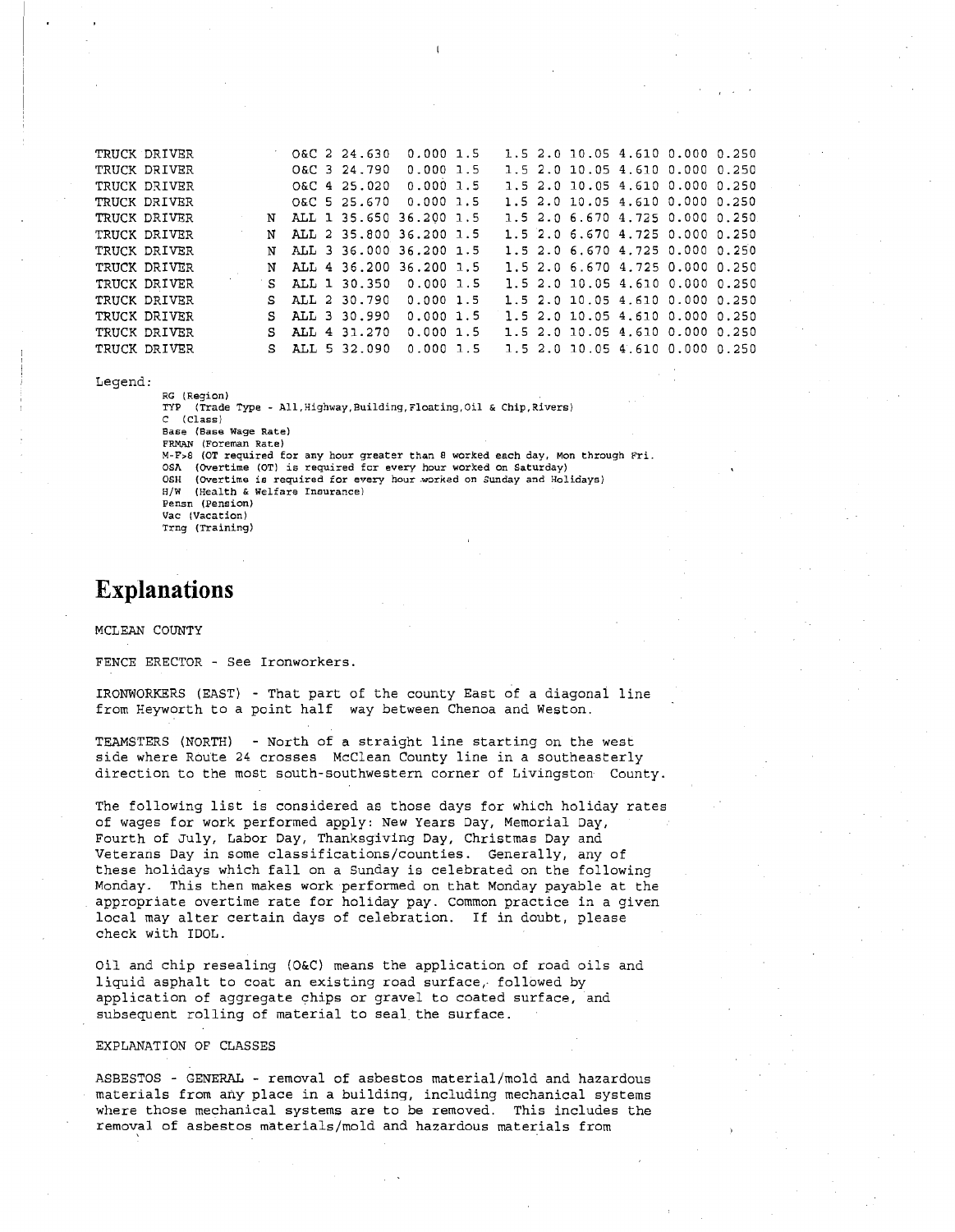ductwork or pipes in a building when the building is to\_be demolished at the time or at some close future date. ASBESTOS - MECHANICAL - removal of asbestos material from mechanical systems, such as pipes, ducts, and boilers, where the mechanical systems are to remain.

#### CERAMIC TILE FINISHER, MARBLE FINISHER, TERRAZZO FINISHER

Assisting, helping or supporting the tile, marble and terrazzo mechanic by performing their historic and traditional work assignments required to complete the proper installation of the work covered by said crafts. The term "Ceramic" is used for naming the classification only and is in no way a limitation of the product handled. Ceramic takes into consideration most hard tiles.

#### ELECTRONIC SYSTEMS TECHNICIAN

Installation, service and maintenance of low-voltage systems which utilizes the transmission and/or transference of voice, sound, vision, or digital for commercial, education, security and entertainment purposes for the following: TV monitoring and surveillance, background/foreground music, intercom and telephone interconnect, field programming, inventory control systems, microwave transmission, multi-media, multiplex, radio page, school, intercom and sound burglar alarms and low voltage master clock systems.

Excluded from this classification are energy management systems, life safety systems, supervisory controls and data acquisition systems not intrinsic with the above listed systems, fire alarm systems, nurse call systems and raceways exceeding fifteen feet in length.

#### LABORER,'SKILLED - BUILDING

The skilled laborer building (BLD) classification shall encompass the following types of work, irrespective of the site of the work: tending of carpenters in unloading, handling, stockpiling and distribution operations, also other building crafts, mixing, handling, and conveying of all materials used by masons, plasterers and other building construction crafts, whether done by hand or by any process. The drying of plastering when done by salamander heat, and the cleaning and clearing of all debris. All work pertaining to and in preparation of asbestos abatement and removal. The building of scaffolding and staging for masons and plasterers. The excavations for buildings and all other construction, digging, of trenches, piers, foundations and holes, digging, lagging, sheeting, cribbing, bracing and propping of foundations, holes, caissons, cofferdams, and dikes, the setting of all guidelines for machine or hand excavation and subgrading. The mixing, handling, conveying, pouring, vibrating, gunniting and otherwise applying of concrete, whether by hand or other method of concrete for any walls, foundations, floors, or for other construction concrete sealant men. The wrecking, stripping, dismantling, and handling of concrete forms and false work, and the building of centers for fireproofing purposes. Boring machine, gas, electric or air in preparation for shoving pipe, telephone cable, and so forth, under highways, roads, streets and alleys. All hand and power operating cross cut saws when used for clearing. All work in compressed air construction. All work on acetylene burners in salvaging. The blocking and tamping of concrete. The laying of sewer tile and conduit, and pre-cast materials. The assembling and dismantling of all jacks and sectional scaffolding, including elevator construction and running of slip form jacks. The work of drill running and blasting, including wagon drills. The wrecking,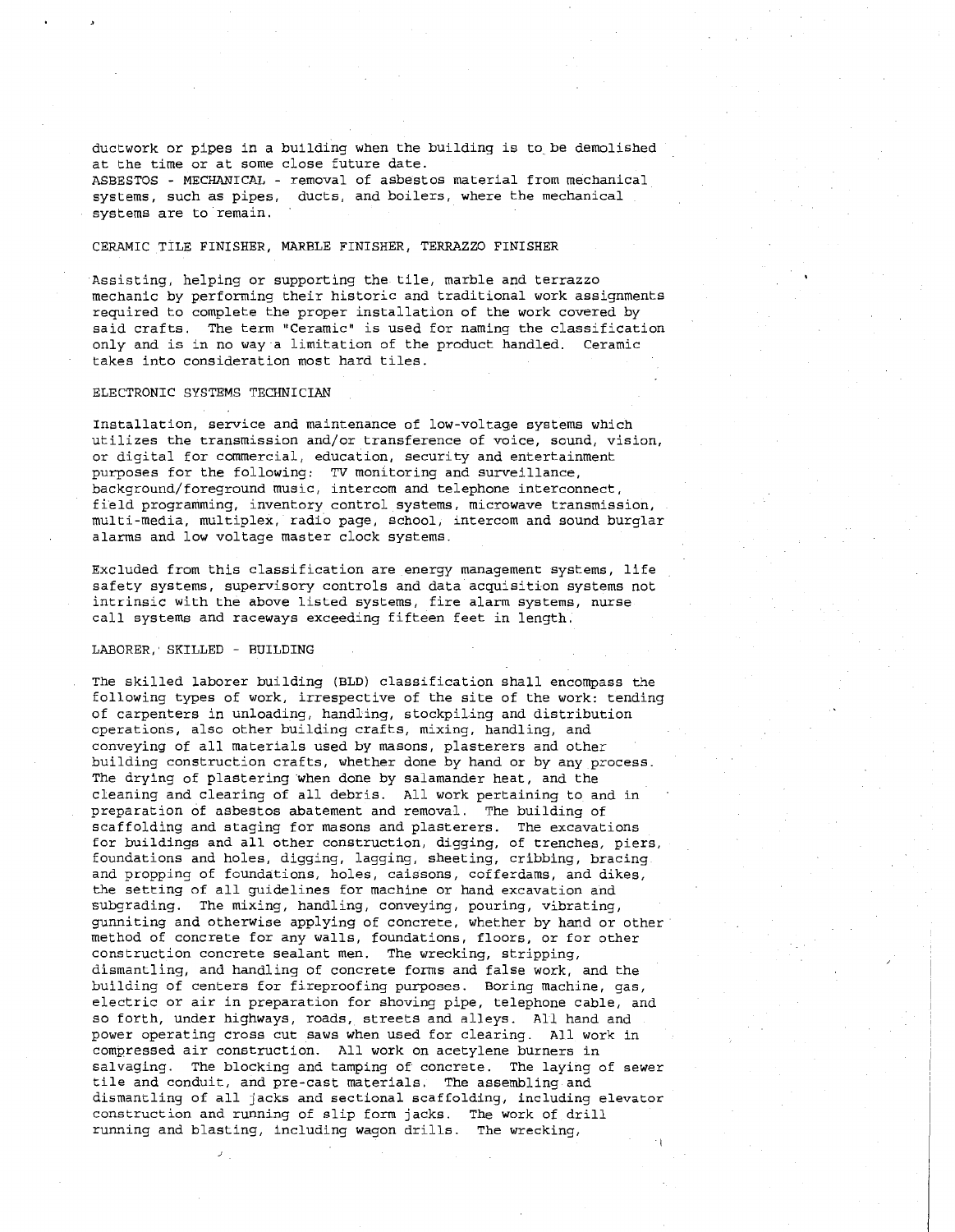stripping, dismantling, cleaning, moving and oiling of forms. The cutting off of concrete piles. The loading, unloading, handling and carrying to place of installation of all rods, (and materials for use in reinforcing) concrete and the hoisting of same and all signaling where hoist is used in this type of construction coming under the jurisdiction of the Laborers' Union. And, all other labor work not awarded to any other craft. Mortar mixers, kettlemen and carrier of hot stuff, tool crib men, watchmen (Laborer), firemen or salamander tenders, flagmen, deck hands, installation and maintenance of temporary gas-fired heating units, gravel box men, dumpmen and spotters, fencing Laborers, cleaning lumber, pit men, material checkers, dispatchers, unloading explosives, asphalt plant laborers, writer of scale tickets, fireproofing laborers, janitors, asbestos abatement and removal laborers, handling of materials treated with oil, creosote, chloride, asphalt, and/or foreign material harmful to skin or clothing, Laborers with de-watering systems, gunnite nozzle men, laborers tending masons with hot material or where foreign materials are used, Laborers handling masterplate or similar materials, laser beam operator, concrete burning machine operator, material selector men working with firebrick or combustible material, dynamite men, track laborers, cement handlers, chloride handlers, the unloading and laborers with steel workers and re-bars, concrete workers (wet), luteman asphalt raker, curb asphalt machine operator, ' ready mix scalemen, permanent, portable or temporary plant drilling machine operator, plaster tenders, underpinning and shoring of buildings, fire watch, signaling of all power equipment, to include trucks excavating equipment, etc., tree topper or trimmer when in connection to construction, tunnel helpers in free air, batch dumpers, kettle and tar men, tank cleaners, plastic installers, scaffold workers, motorized buggies or motorized unit used for wet concrete or handling of building materials., sewer workers, rod and chain men, vibrator operators, mortar mixer operator, cement silica, clay, fly ash, lime and.plasters, handlers (bulk or bag), cofferdam workers, on concrete paving, placing, cutting and tying of reinforcing, deck hand, dredge hand and shore laborers, bankmen on floating plant, asphalt workers with machine & layers, grade checker, power tools, caisson workers, lead man on sewer work, welders, cutters, burners and torch men, chain saw operators, paving breaker,. jackhammer and drill operator, layout man and/or drainage tile layer, steel form setters - street and highway, air tamping hammerman, signal man on crane, concrete saw operator, screen man on asphalt pavers, front end man on chip spreader, multiple concrete duct -- lead man.

#### LABORER, SKILLED - HIGHWAY

The skilled laborer heavy and highway (HWY) classification shall encompass the following types of work, irrespective of the site of the work: handling of materials treated with oil, creosote, asphalt and/or any foreign materials harmful to skin or clothing, track laborers, chloride handlers, the unloading and loading with steel workers and re-bars, concrete workers (wet), tunnel helpers in free air, batch dumpers, mason tenders, kettle and tar men, plastic installers, scaffold workers, motorized buggies or motorized unit used for wet concrete or handling of building materials, laborers with de-watering systems, sewer workers plus depth, rod and chainmen, vibrator operators, mortar mixer operators, cement silica, clay, fly ash, lime and plasters, handlers (bulk or bag), cofferdam workers plus depth, on concrete paving, placing, cutting and tying or reinforcing, deck hand, dredge hand shore laborers, bankmen on floating plant, asphalt workers with machine, and layers, grade checker, power tools, stripping of all concrete forms excluding paving forms, dumpmen and spotters, when necessary, caisson workers plus depth, gunnite nozzle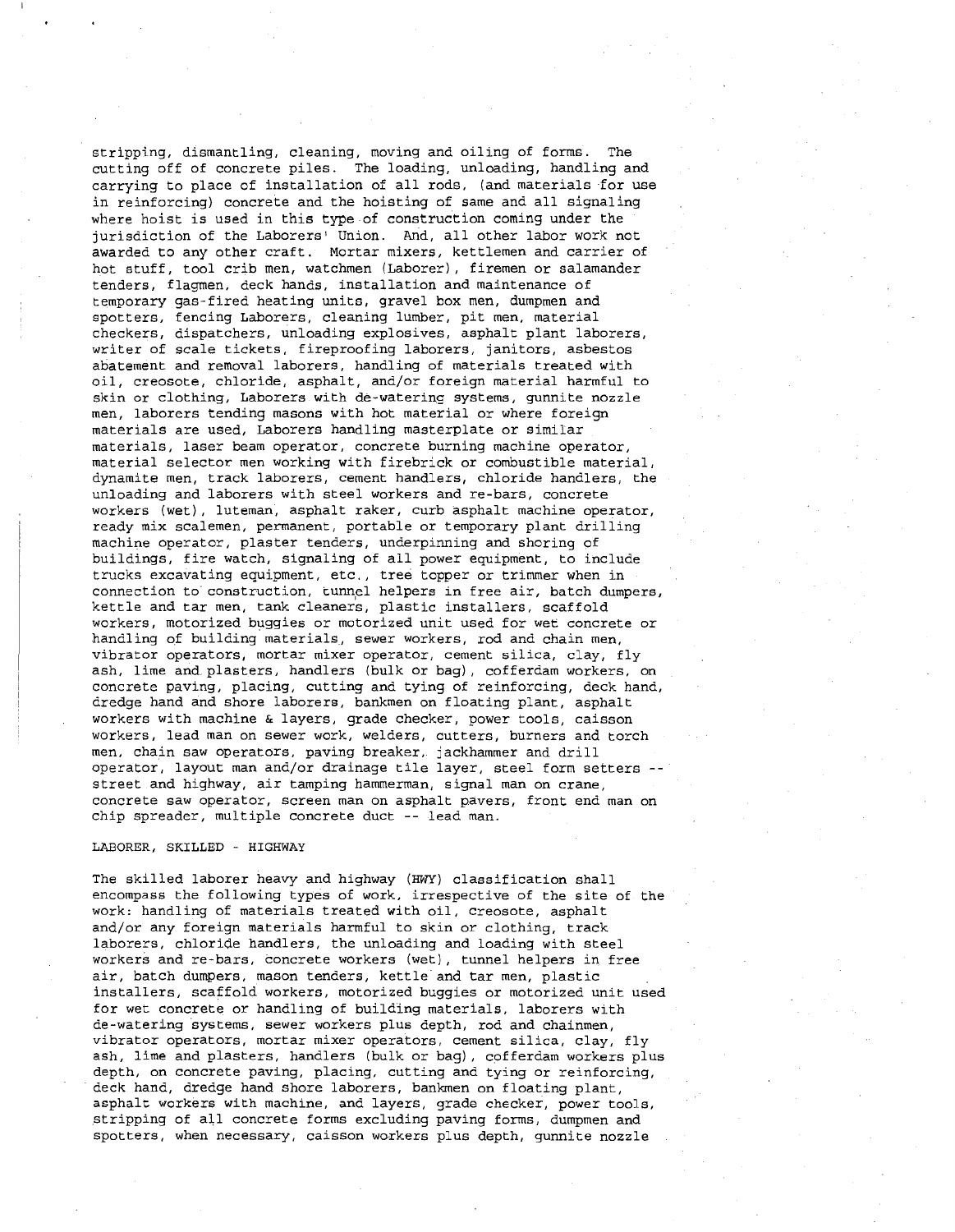men, welders, cutters, burners and torchmen, chain saw operators, paving breaker, jackhammer and drill operators, layout man and/or drainage tile layer, steel form setters - street and highway, air tamping hammerman, signal man on crane, concrete saw operator, screedman on asphalt pavers, front end man on chip spreader, multiple concrete duct, luteman, asphalt raker, curb asphalt machine operator, ready mix scalemen (portable or temporary plant), laser beam operator, concrete burning machine operator, and coring machine operator.

TRUCK DRIVER - BUILDING, HEAVY AND HIGHWAY CONSTRUCTION - SOUTH

Class 1. Drivers on 2 axle trucks hauling less than 9 ton. Air compressor and welding machines and brooms, including those pulled by separate units, truck driver helpers, warehouse employees, mechanic helpers, greasers and tiremen, pickup trucks when hauling materials, tools, or workers to and from and on-the-job site, and fork lifts up ,to 6,000 lb. capacity.

Class 2. Two or three axle trucks hauling more than 9 ton but hauling less than 16 ton. A-frame winch trucks, hydrolift trucks, vactor trucks or similar equipment when used for transportation purposes. Fork lifts over 6,000 lb. capacity, winch trucks, four axle combination units, and ticket writers.

Class 3. Two, three or four axle trucks hauling 16 ton or more. Drivers on water pulls, articulated dump trucks, mechanics and working forepersons, and dispatchers. Five axle or more combination units.

Class 4. Low Boy and Oil Distributors.

Class 5. Drivers who require special protective clothing while employed on hazardous waste work.

TRUCK DRIVER - BUILDING, HEAVY AND HIGHWAY CONSTRUCTION - NORTH

Class 1. Two or three Axle Trucks. A-frame Truck when used for transportation purposes; Air Compressors and Welding Machines, including those pulled by cars, pick-up trucks and tractors; Ambulances; Batch Gate Lockers; Batch Hopperman; Car and Truck Washers; Carry-alls; Fork Lifts and Hoisters; Helpers; Mechanics Helpers and Greasers; Oil Distributors 2-man operation; Pavement Breakers; Pole Trailer, up to 40 feet; Power Mower Tractors; Self-propelled Chip Spreader; Skipman; Slurry Trucks, 2-man operation; Slurry Truck Conveyor Operation, 2 or 3 man; Teamsters; Unskilled dumpman; and Truck Drivers hauling warning lights, barricades, and portable toilets on the job site.

Class 2. Four axle trucks; Dump Crets and Adgetors under '7 yards; Dumpsters, Track Trucks, Euclids, Hug Bottom Dump Turnapulls or Turnatrailers when pulling other than self-loading equipment or similar equipment under 16 cubic yards; Mixer Trucks under 7 yeards; Ready-mix Plant Hopper Operator, and Winch Trucks, 2 Axles.

Class 3. Five axle trucks; Dump Crets and Adgetors 7 yards and over; Dumpsters, Track Trucks, Euclids, Hug Bottom Dump Turnatrailers or turnapulls when pulling other than self-loading equipment or similar equipment over 16 cubic yards; Explosives and/or Fission Material Trucks; Mixer Trucks 7 yards or over; Mobile Cranes while in transit; Oil Distributors, 1-man operation; Pole Trailer, over 40 feet; Pole and Expandable Trailers hauling material over 50 feet long; Slurry. trucks, 1-man operation; Winch trucks, 2 axles or more;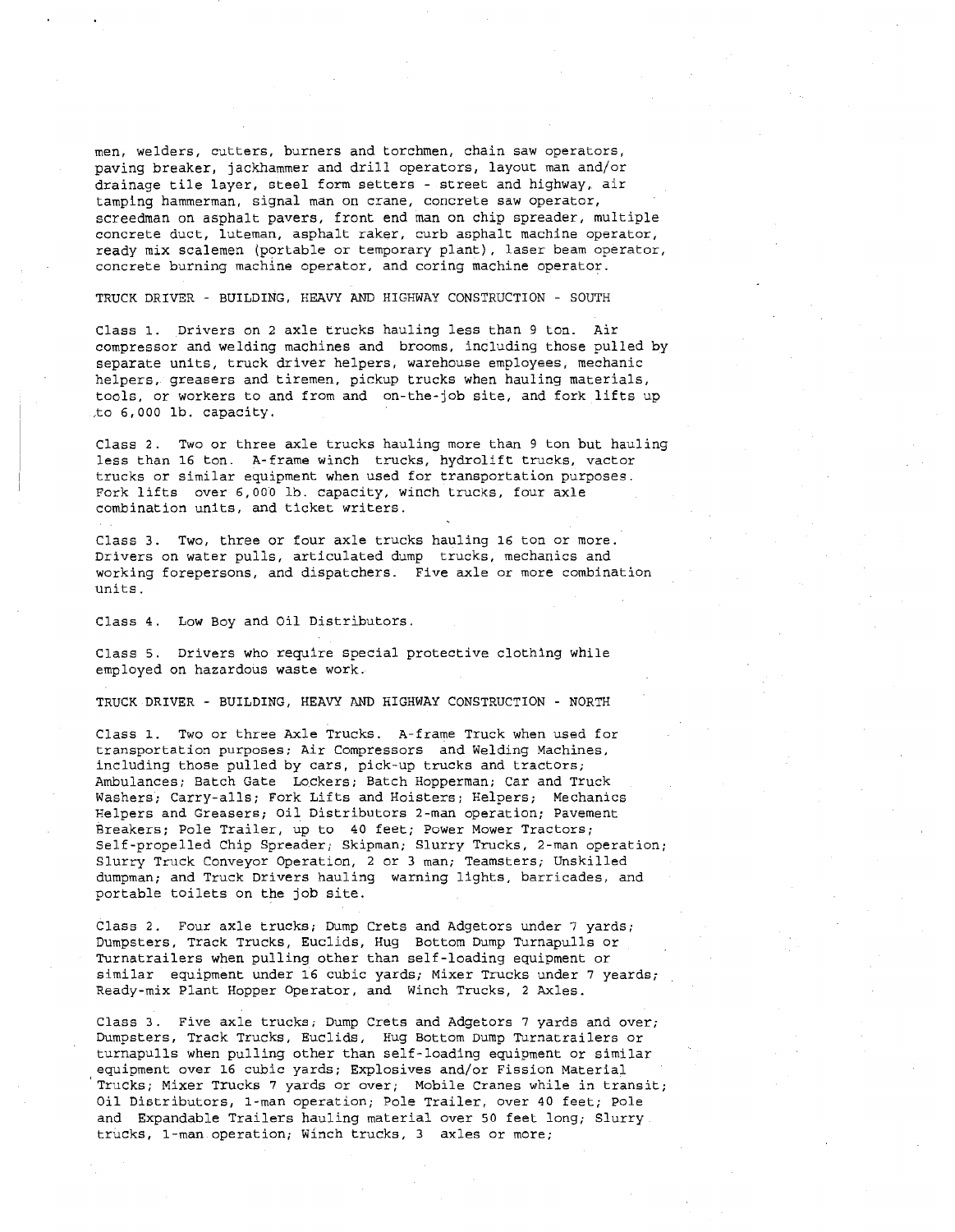#### Mechanic--Truck Welder and Truck Painter.

Class 4. Six axle trucks; Dual-purpose vehicles, such as mounted crane trucks with hoist and accessories; Foreman; Master Mechanic; Self-loading equipment like P.B. and trucks with scoops on the front. TRUCK DRIVER - OIL AND CHIP RESEALING ONLY.

This shall encompass laborers, workers and mechanics who drive contractor or subcontractor owned, leased, or hired pickup, dump, service, or oil distributor trucks. The work includes transporting materials and equipment (including but not limited to, oils, aggregate supplies, parts, machinery and tools) to or from the job site; distributing oil or liquid asphalt and aggregate; stock piling material when in connection with the actual oil and chip contract. The Truck Driver (Oil & Chip Resealing) wage classification does not include supplier delivered materials.

#### OPERATING ENGINEERS - BUILDING

Class 1. Cranes; Overhead Cranes; Gradall; All Cherry Pickers; Mechanics; Central Concrete Mixing Plant Operator;, Road Pavers (27E - Dual Drum - Tri Batchers); Blacktop Plant Operators and Plant Engineers; 3 Drum Hoist; Derricks; Hydro Cranes; Shovels; Skimmer Scoops; Koehring Scooper; Drag Lines; Backhoe; Derrick Boats; Pile Drivers and Skid Rigs; Clamshells; Locomotive Cranes; Dredge (all types) Motor Patrol; Power Blades - Dumore - Elevating and similar types; Tower Cranes (Crawler-Mobile) and Stationary; Crane-type Backfiller; Drott Yumbo and similar types considered as Cranes; Caisson Rigs; Dozer; Tournadozer; Work Boats; Ross Carrier; Helicopter; Tournapulls - all and similar types; Scoops (all sizes); Pushcats; Endloaders (all types); Asphalt Surfacing Machine; Slip Form Paver; Rock Crusher; Heavy Equipment Greaser; CMI, CMI Belt Placer, Auto Grade & 3 Track and similar types; Side Booms; Multiple Unit Earth Movers; Creter Crane; Trench Machine; Pump-crete-Belt Crete-Squeeze Cretes-Screw-type Pumps and Gypsum; Bulker & Pump - Operator will clean; Formless Finishing Machine; Flaherty Spreader or similar types; Screed Man on Laydown Machine; Wheel Tractors (industrial or Farm-type w/Dozer-Hoe-Endloader or other attachments); F.W.D. & Similar Types; Vermeer Concrete Saw.

Class 2. Dinkeys; Power Launches; PH One-pass Soil Cement Machine (and similar types); Pugmill with Pump; Backfillers; Euclid Loader; Forklifts; Jeeps w/Ditching Machine or other attachments; Tuneluger; Automatic Cement and Gravel Batching Plants; Mobile Drills (Soil Testing) and similar types; Gurries and Similar Types; (1) and (2) Drum Hoists (Buck Hoist and Similar Types); Chicago Boom; Boring Machine & Pipe Jacking Machine; Hydro Boom; Dewatering System; Straw Blower; Hydro Seeder; Assistant Heavy Equipment Greaser on Spread; Tractors (Track type) without Power Unit pulling Rollers; Rollers on Asphalt -- Brick Macadem; Concrete Breakers; Concrete Spreaders; Mule Pulling Rollers; Center Stripper; Cement Finishing Machines & CMI Texture & Reel Curing Machines; Cement Finishing Machine; Barber Green or similar loaders; Vibro Tamper (All similar types) Self-propelled; Winch or Boom Truck; Mechanical Bull Floats; Mixers over 3 Bag to 27E; Tractor pulling Power Blade or Elevating Grader; Porter Rex Rail; Clary Screed; Truck Type Hoptoe Oilers; Fireman; Spray Machine on Paving; Curb Machines; Truck Crane Oilers; Oil Distributor; Truck-Mounted Saws.

Class 3. Air Compressor; Power Subgrader; Straight Tractor; Trac Air without attachments; Herman Nelson Heater, Dravo, Warner, Silent Glo, and similar types; Roller: Five (5) Ton and under on Earth or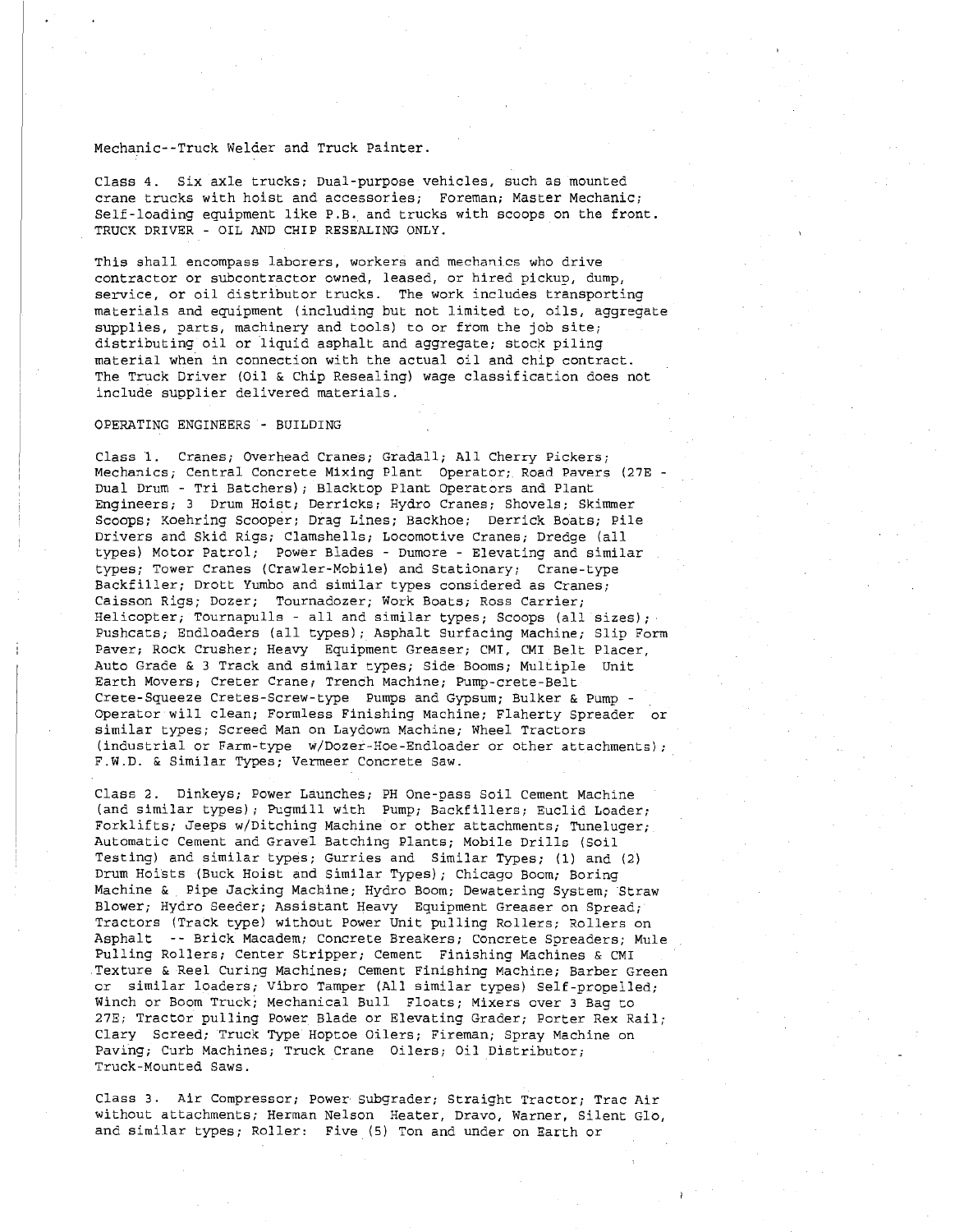Gravel; Form Grader; Crawler Crane & Skid Rig Oilers; Freight Elevators - permanently installed; Pump; Light Plant; Generator; Conveyor (1) or (2) - Operator will clean; welding Machine; Mixer (3) Bag and Under (Standard Capacity with skip); Bulk Cement Plant; Oiler on Central Concrete Mixing Plant.

#### OPERATING ENGINEERS - HEAVY AND HIGHWAY CONSTRUCTION

CLASS 1. Cranes; Hydro Cranes; Shovels; Crane Type Backfiller; Tower, Mobile, Crawler, & Stationary Cranes; Derricks; Hoists (3 Drum); Draglines; Drott Yumbo & Similar Types considered as Cranes; 360 Degree Swing Excavator (Shears, Grapples, Movacs, etc.); Back Hoe; Derrick Boats; Pile Driver and Skid Rigs; Clam Shell; Locomotive - Cranes; Road Pavers - Single Drum — Dual Drum - Tri Batcher; Motor Patrols & Power Blades - Dumore - Elevating & Similar Types; Mechanics; Central Concrete Mixing Plant Operator; Asphalt Batch Plant Operators and Plant Engineers; Gradall; Caisson Rigs; Skimmer Scoop - Koering Scooper; Dredges (all types); Hoptoe; All Cherry Pickers; Work Boat; Ross Carrier; Helicopter; Dozer; Tournadozer; Tournapulls all and similar types; Operation of Concrete and all Recycle Machines; Multiple Unit Earth Movers; Scoops (all sizes); Pushcats; Endloaders (all types); Asphalt Surfacing Machine; Slip Form Paver; Rock Crusher; Operation of Material Crusher, Screening Plants, and Tunnel Boring Machine; Heavy Equipment Greaser (top greaser on spread); CMI, Auto Grade, CMI Belt Placer & 3 Track and Similar Types; Side Booms; Asphalt Heater & Planer Combination (used to plane streets); Wheel Tractors (with Dozer, Hoe or Endloader Attachments); CAT Earthwork Compactors and Similar Types; Blaw Knox Spreader and Similar Types,; Trench Machines; Pump Crete - Belt Crete - Squeeze Crete - Screw Type Pumps and Gypsum (operator will clean); Creter Crane; Operation of Concrete Pump Truck; Formless Finishing Machines; Flaherty Spreader or Similar Types; Screed Man on Laydown Machine; Vermeer Concrete Saw; Operation of Laser Screed; Span Saw; Dredge Leverman; Dredge Engineer; Lull or Similar Type; Hydro-Boom Truck; Operation of Guard Rail Machine; and Starting Engineer on Pipeline or Construction (11 or more pieces) including: Air Compressor (Trailer Mounted), All Forced Air Heaters (regardless of Size), Water Pumps (Greater than  $4-1/2$ " or Total Discharge Over  $4-1/2$ "), Light Plants, Generators (Trailer Mounted - Excluding Decontamination Trailer), Welding Machines (Any Size or Mode of Power), Conveyor, Mixer (any size), Stud Welder, Power Pac, etc, and Ground Heater (Trailer Mounted).

CLASS 2. Bulker & Pump; Power Launches; Boring Machine & Pipe Jacking Machine; Dinkeys; Operation of Carts, Powered Haul Unit for a Boring Machine; P & H One Pass Soil Cement Machines and Similar Types; Wheel Tractors (Industry or Farm Type - Other); Back Fillers; Euclid Loader; Fork Lifts; Jeep w/Ditching Machine or Other Attachments; Tunneluger; Automatic Cement & Gravel Batching Plants; Mobile Drills - Soil Testing and Similar Types; Pugmill with Pump; All (1) and (2) Drum Hoists; Dewatering System; Straw Blower; Hydro-Seeder; Bump Grinders (self-propelled); Assistant Heavy Equipment Greaser;, Apsco Spreader; Tractors (Track-Type) without Power Units Pulling Rollers; Rollers on Asphalt - Brick or Macadam; Concrete Breakers; Concrete Spreaders; Cement Strippers; Cement Finishing Machines & CMI Texture & Reel Curing Machines; Vibrc-Tampers (All Similar Types Self-Propelled); Mechanical Bull Floats; Self-Propelled Concrete Saws; Truck Mounted Power Saws; Operation of Curb Cutters; Mixers - Over Three (3) Bags; Winch and Boom Trucks; Tractor Pulling Power Blade or Elevating Grader; Porter Rex Rail; Clary Screed; Mule Pulling Rollers; Pugmill without Pump; Barber Greene or Similar Loaders; Track Type Tractor w/Power Unit attached (minimum); Fireman; Spray Machine on Paving;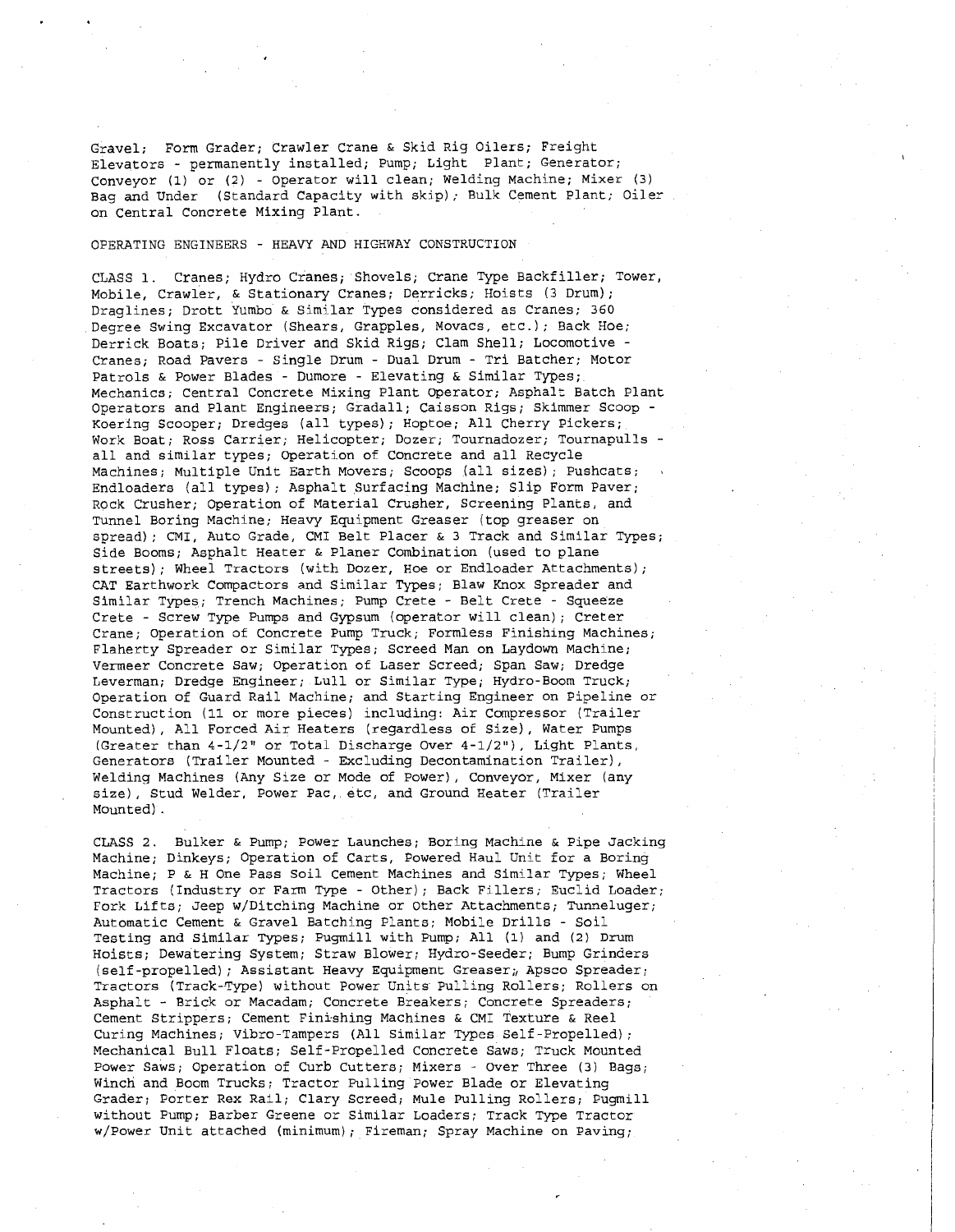Curb Machines; Paved Ditch Machine; Power Broom; Self-Propelled Sweepers; Self-Propelled Conveyors; Power Subgrader; Oil Distributor; Straight.Tractor; Truck Crane Oiler; Truck Type Oilers; Directional Boring Machine; Horizontal Directional Drill; Articulating End Dump Vehicles; Starting Engineer on Pipeline or Construction (6 -10 pieces) including: Air Compressor (Trailer Mounted), All Forced Air Heaters (regardless of Size), Water Pumps (Greater than 4-1/2" or Total Discharge Over 4-1/2"), Light Plants, Generators (Trailer Mounted - Excluding Decontamination Trailer), Welding Machines (Any Size or Mode of Power), Conveyor, Mixer (any size), Stud welder, Power Pac, etc., and Ground Heater (Trailer Mounted).

CLASS 3. Straight Framed Truck Mounted Vac Unit (separately powered); Trac Air Machine (without attachments); Rollers - Five Ton and Under on Earth and Gravel; Form Graders; Bulk Cement Plant; Oilers; and Starting Engineer on Pipeline or Construction (3 - 5 pieces) including: Air Compressor (Trailer Mounted), All Forced Air Heaters (regardless of Size), Water Pumps (Greater than 4-1/2" or Total Discharge Over 4-1/211), Light Plants, Generators (Trailer Mounted - Excluding Decontamination Trailer), Welding Machines (Anv Size or Mode of Power), Conveyor, Mixer (any size), Stud Welder, Power Pac, etc., and Ground Heater (Trailer Mounted).

#### Other Classifications of Work:

For definitions of classifications not otherwise set out, the Department generally has on file such definitions which are available. If a task to be performed is not subject to one of the classifications of pay set out, the Department will upon being contacted state which neighboring county has such a classification and provide such rate, such rate being deemed to exist by reference in this document. If no neighboring county rate applies to the task, the Department shall undertake a special determination, such special determination being then deemed to have existed under this determination. If a project requires these, or any classification not listed, please contact IDOL at 217-792-1710 for wage rates or clarifications.

#### LANDSCAPING

Landscaping work falls under the existing classifications for laborer, operating engineer and truck driver. The work performed by landscape plantsman and landscape laborer is covered by the existing classification of laborer. The work performed by landscape operators (regardless of equipment used or its size) is covered by the classifications of operating engineer. The work performed by landscape truck drivers (regardless of size of truck driven) is covered by the classifications of truck driver.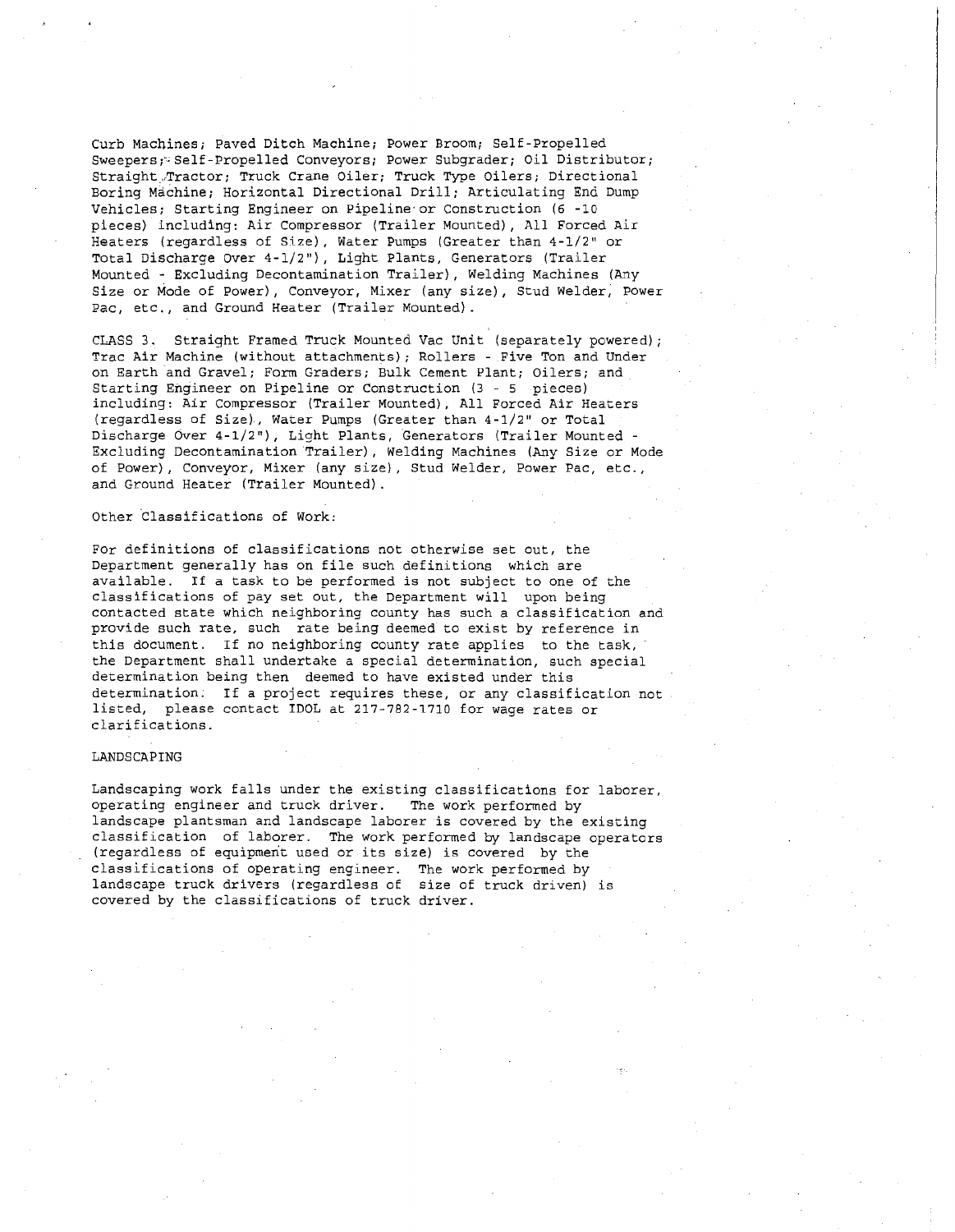SECTION 2. This ordinance shall be in full force and effect from and after its passage and approval as required by law.

PASSED by the City Council of the City of Le Roy, Illinois, upon the motion made by Monti Albert, and seconded by Rae Ann Ahlers by roll call vote on the 18<sup>th</sup> day of June, 2012 as follows

Aldermen Elected 8 Aldermen Present 6

Voting Aye:

Rae Ann Ahlers, Mike Bailey, T.A. Whitsitt, Matt Shivers, Monti Albert, Jeff Lewis.

Voting Nay: None

Absent:

Abstain: None

Other:

And deposited and filed in the office of the City Clerk in said municipality on the  $18<sup>th</sup>$ day of June, 2012.

Vicki Moreland, City Clerk of the City of Le Roy,Me Lean County, Illinois

APPROVED BY the Mayor of the City of Le Roy, Illinois, this 18<sup>th</sup> day of June, 2012

 $.$  Dex.

Steve Dean Mayor of the City of Le Roy, Mc Lean County, Illinois

ATTEST: (SEAL) (ATTEST. (SEAL)<br>
Vicki Moreland, City Clerk of the

City of Le Roy, Mc Lean County, Illinois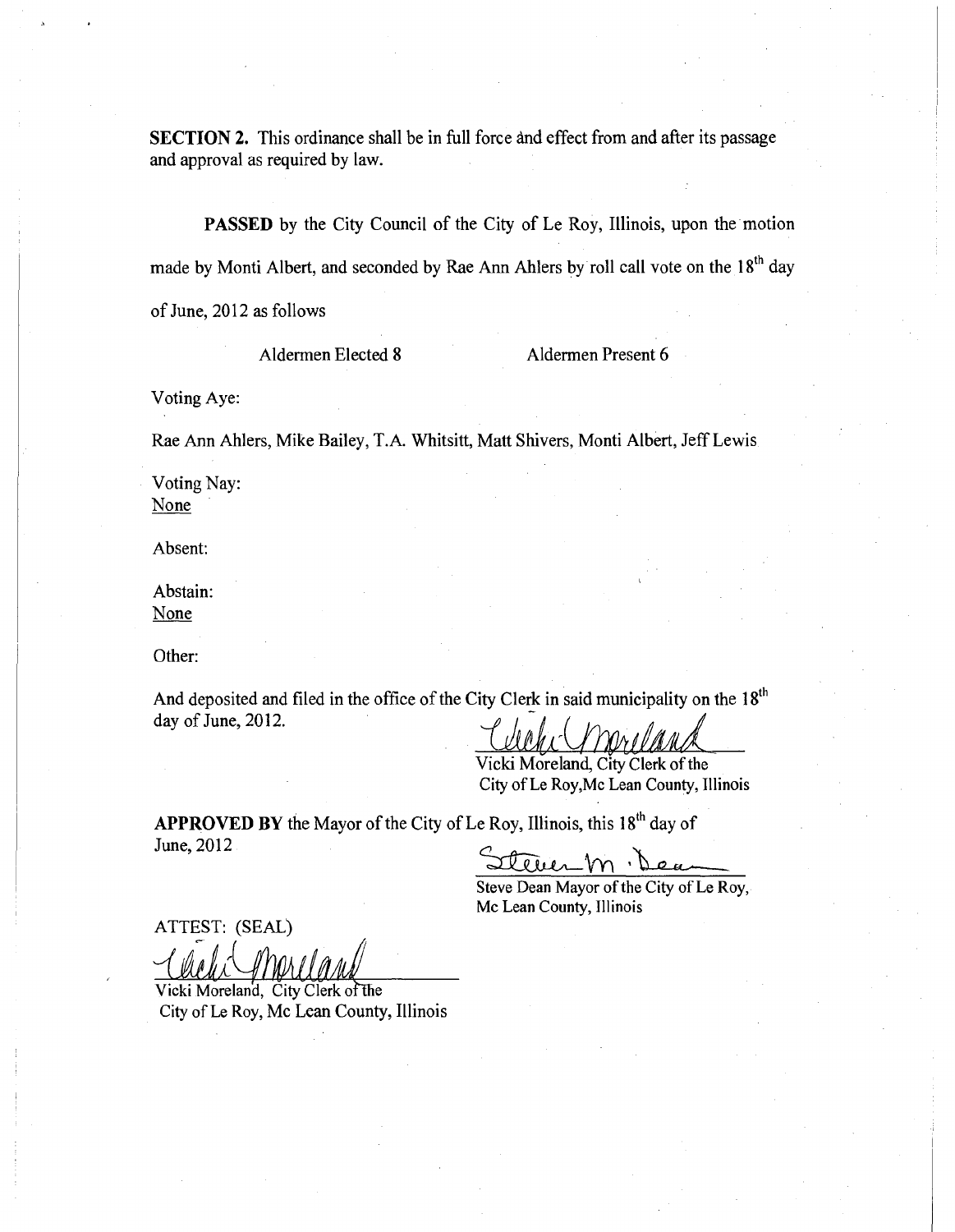## **CERTIFICATE**

I, Vicki Moreland, certify that I am the duly appointed and acting Municipal City Clerk of the City of Le Roy, of McLean County, Illinois.

I further certify that on June 18, 2012 the Corporate Authorities of such municipality passed and approved Ordinance No. 12-06-03-60 entitled:

## AN ORDINANCE ADOPTING THE PREVAILING WAGE RATES TO BE PAID LABORERS, MECHANICS AND OTHER WORKERS PERFORMING CONSTRUCTION OF PUBLIC WORKS IN THE CITY OF LE ROY, MCLEAN COUNTY, ILLINOIS

Which provided by its terms that it should be published in pamphlet form.

The pamphlet form of Ordinance No. 12-06-03-60, including the Ordinance and a cover sheet thereof, was prepared, and a copy of such Ordinance was posted at the municipal building, commencing on June 18, 2012 and continuing for at least ten days thereafter. Copies of such Ordinance were also available for public inspection upon request in the office of the municipal clerk.

Dated at Le Roy, Illinois this 18<sup>th</sup> day of June, 2012.

(SEAL)

<u>- Cache Marile</u>

Vicki Moreland, Municipal City Clerk of the City of Le Roy, McLean County, Illinois